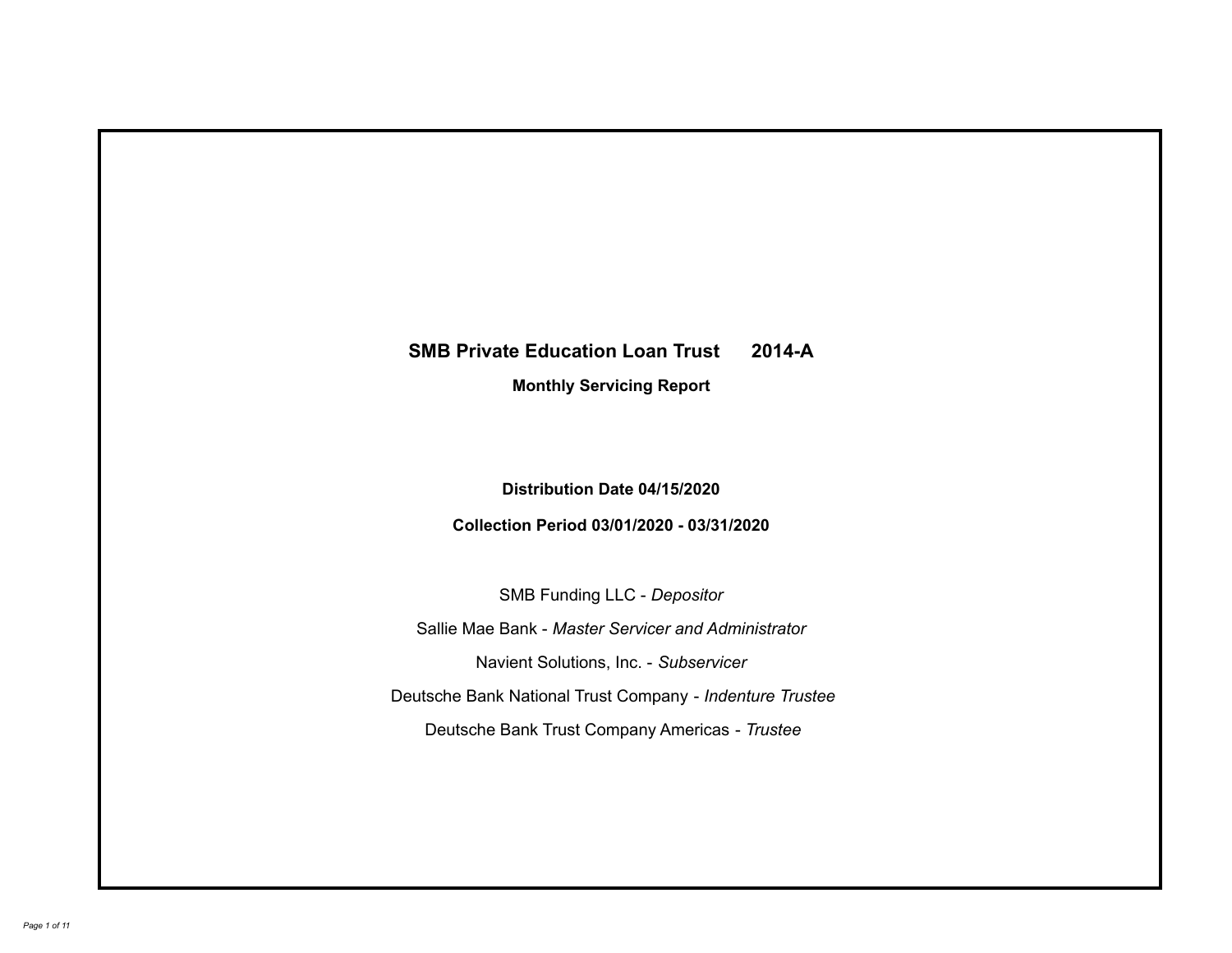| <b>Student Loan Portfolio Characteristics</b> |                                                 | 08/07/2014       | 02/29/2020       | 03/31/2020       |
|-----------------------------------------------|-------------------------------------------------|------------------|------------------|------------------|
| <b>Principal Balance</b>                      |                                                 | \$361,523,983.59 | \$164,357,335.24 | \$161,388,444.92 |
| Interest to be Capitalized Balance            |                                                 | 17,313,307.43    | 3,111,337.15     | 3,064,824.51     |
| Pool Balance                                  |                                                 | \$378,837,291.02 | \$167,468,672.39 | \$164,453,269.43 |
| Weighted Average Coupon (WAC)                 |                                                 | 7.81%            | 8.92%            | 8.36%            |
| Weighted Average Remaining Term               |                                                 | 138.29           | 169.66           | 170.63           |
| Number of Loans                               |                                                 | 33,555           | 15,304           | 14,978           |
| Number of Borrowers                           |                                                 | 26,651           | 12,091           | 11,827           |
| Pool Factor                                   |                                                 |                  | 0.442059629      | 0.434100004      |
|                                               | Since Issued Total Constant Prepayment Rate (1) |                  | 7.82%            | 7.82%            |
| <b>Debt Securities</b>                        | <b>Cusip/Isin</b>                               |                  | 03/16/2020       | 04/15/2020       |
| A <sub>2</sub> A                              | 784456AB1                                       | \$14,960,304.77  |                  | \$13,879,008.36  |
| A <sub>2</sub> B                              | 784456AC9                                       | \$14,960,304.78  |                  | \$13,879,008.36  |
| A <sub>3</sub>                                | 784456AD7                                       | \$50,000,000.00  |                  | \$50,000,000.00  |
| В                                             | 784456AE5                                       | \$36,000,000.00  |                  | \$36,000,000.00  |
| C                                             | 784456AF2                                       | \$42,000,000.00  |                  | \$42,000,000.00  |

| l C | <b>Certificates</b>        | Cusip/Isin | 03/16/2020   | 04/15/2020   |
|-----|----------------------------|------------|--------------|--------------|
|     | <b>Excess Distribution</b> | 784456105  | \$100,000.00 | \$100,000.00 |
|     |                            |            |              |              |

| <b>Account Balances</b>                  | 03/16/2020      | 04/15/2020      |
|------------------------------------------|-----------------|-----------------|
| Reserve Account Balance                  | \$958,735.00    | \$958,735.00    |
|                                          |                 |                 |
| <b>Asset / Liability</b>                 | 03/16/2020      | 04/15/2020      |
| Overcollateralization Percentage *       | 30.78%          | 30.83%          |
| Specified Overcollateralization Amount * | \$50,240,601.72 | \$49,335,980.83 |

\* Based on the Rated debt securities (Class A and Class B Bonds)

(1) Since Issued Total CPR calculations found in monthly servicing reports issued on or prior to September 15, 2015 originally included loans that were removed from the pool by the sponsor because they became ineligible for the pool between the cut-off date and settlement date. On October 5, 2015, Since Issued Total CPR calculations were revised to exclude these loans and all prior monthly servicing reports were restated. For additional information, see 'Since Issued CPR Methodology' found on page 11 of this report.

Actual Overcollateralization Amount \* \$51,548,062.84

\$50,695,252.71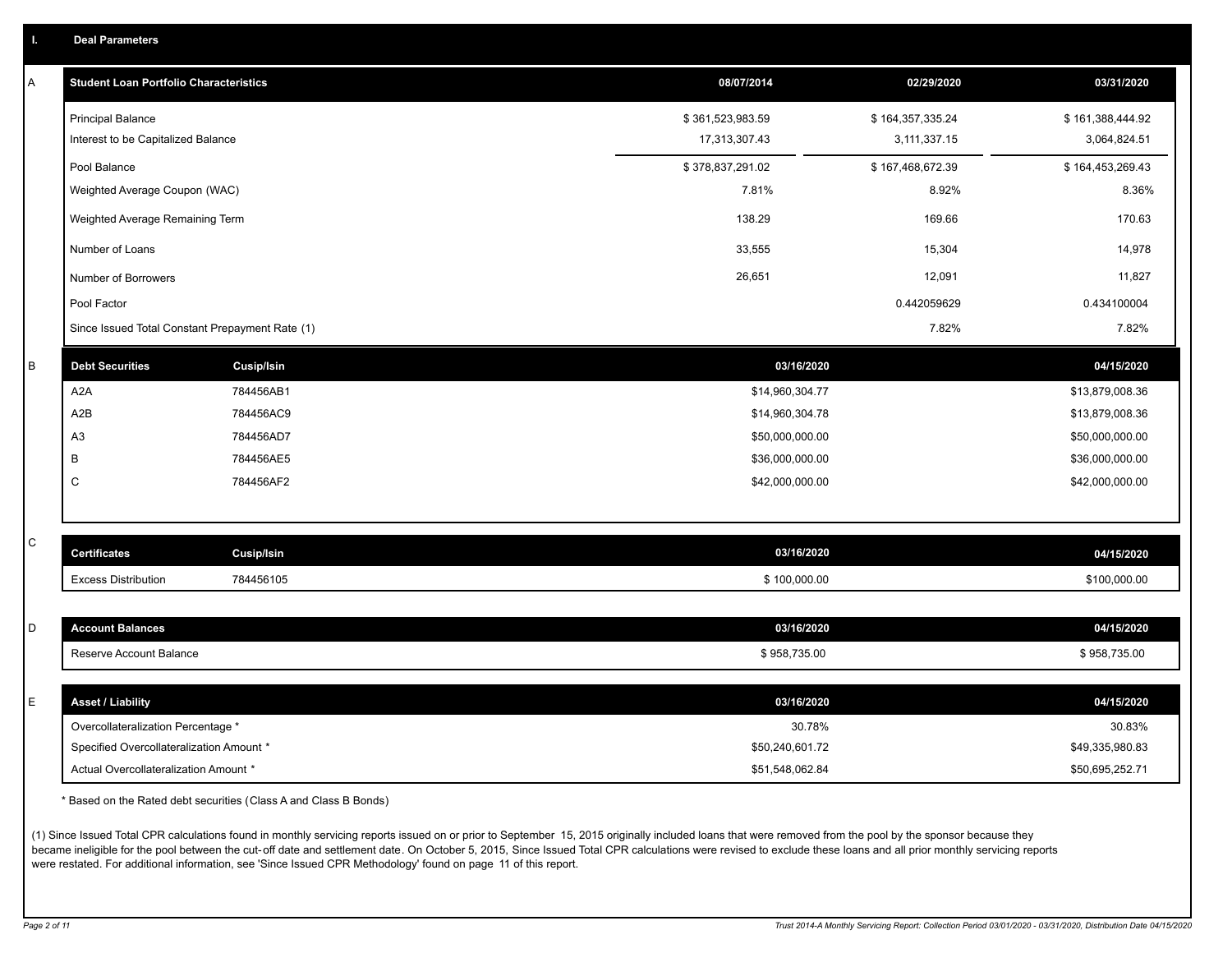### **II. 2014-A Trust Activity 03/01/2020 through 03/31/2020**

| Α            | <b>Student Loan Principal Receipts</b>                           |                |
|--------------|------------------------------------------------------------------|----------------|
|              | <b>Borrower Principal</b>                                        | 3,169,046.42   |
|              | <b>Consolidation Activity Principal</b>                          | 0.00           |
|              | Seller Principal Reimbursement                                   | 0.00           |
|              | Servicer Principal Reimbursement                                 | 0.00           |
|              | Delinquent Principal Purchases by Servicer                       | 0.00           |
|              | <b>Other Principal Deposits</b>                                  | 0.00           |
|              | <b>Total Principal Receipts</b>                                  | \$3,169,046.42 |
| В            | <b>Student Loan Interest Receipts</b>                            |                |
|              | <b>Borrower Interest</b>                                         | 855,396.97     |
|              | <b>Consolidation Activity Interest</b>                           | 0.00           |
|              | Seller Interest Reimbursement                                    | 0.00           |
|              | Servicer Interest Reimbursement                                  | (4, 514.63)    |
|              | Delinquent Interest Purchases by Servicer                        | 0.00           |
|              | Other Interest Deposits                                          | 7,738.75       |
|              | <b>Total Interest Receipts</b>                                   | \$858,621.09   |
| C            | <b>Recoveries on Realized Losses</b>                             | \$46,235.48    |
| D            | <b>Investment Income</b>                                         | \$3,045.20     |
| E.           | <b>Funds Borrowed from Next Collection Period</b>                | \$0.00         |
| F            | <b>Funds Repaid from Prior Collection Period</b>                 | \$0.00         |
| G            | Loan Sale or Purchase Proceeds                                   | \$0.00         |
| H            | <b>Initial Deposits to Collection Account</b>                    | \$0.00         |
|              | <b>Excess Transferred from Other Accounts</b>                    | \$0.00         |
| J            | <b>Borrower Benefit Reimbursements</b>                           | \$0.00         |
| Κ            | <b>Gross Swap Receipt</b>                                        | \$0.00         |
| L            | <b>Other Deposits</b>                                            | \$0.00         |
| М            | <b>Other Fees Collected</b>                                      | \$0.00         |
| $\mathsf{N}$ | <b>AVAILABLE FUNDS</b>                                           | \$4,076,948.19 |
| $\mathsf O$  | Non-Cash Principal Activity During Collection Period             | \$200,156.10   |
| P            | Aggregate Purchased Amounts by the Depositor, Servicer or Seller | \$0.00         |
| Q            | Aggregate Loan Substitutions                                     | \$0.00         |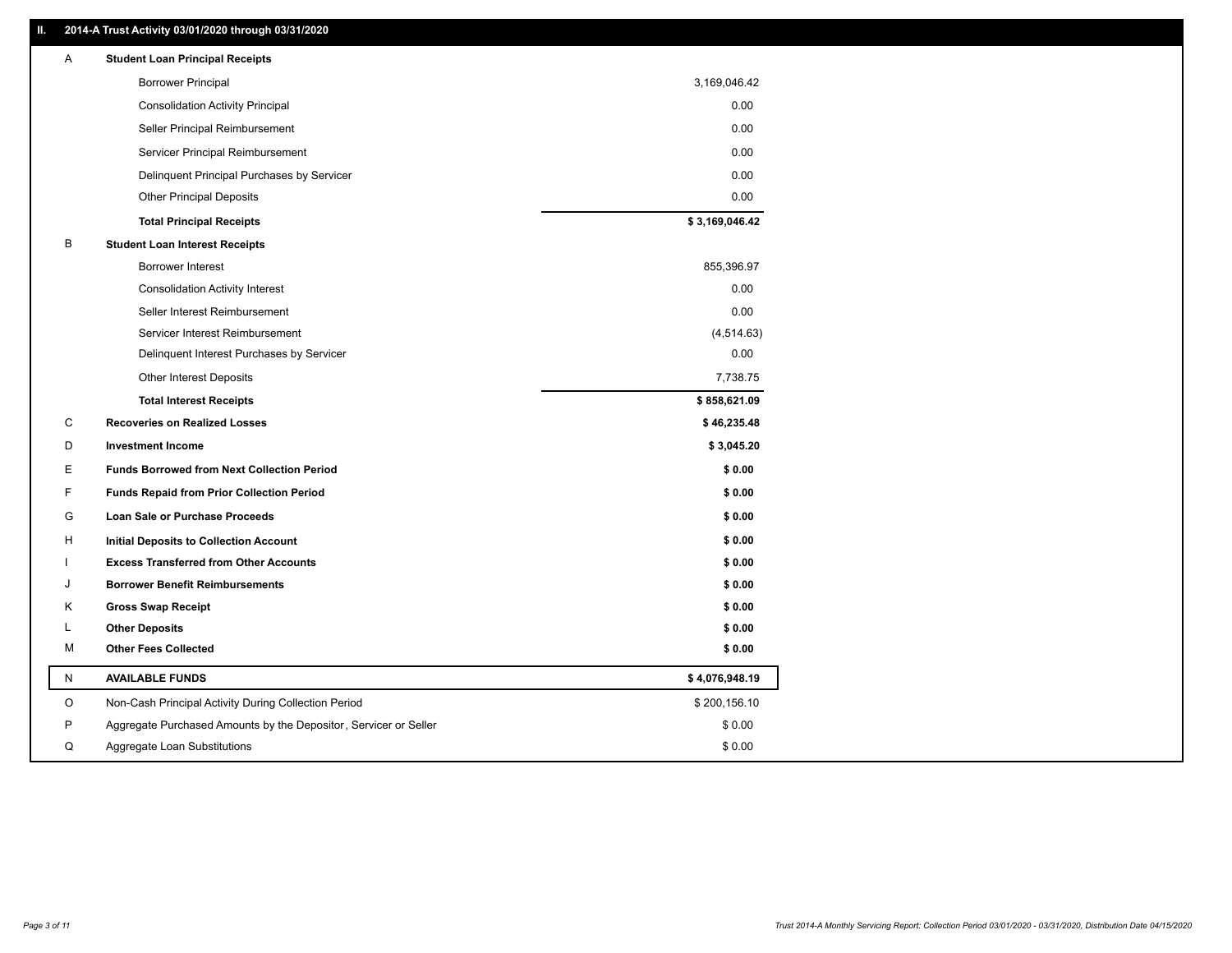|                   |                         |                          | 03/31/2020           |                  |                |                                     |           | 02/29/2020       |                |
|-------------------|-------------------------|--------------------------|----------------------|------------------|----------------|-------------------------------------|-----------|------------------|----------------|
|                   |                         | <b>Wtd Avg</b><br>Coupon | # Loans<br>Principal |                  | % of Principal | <b>Wtd Avg</b><br>Coupon<br># Loans | Principal |                  | % of Principal |
| INTERIM:          | IN SCHOOL               | 9.13%                    | 117                  | \$1,480,464.75   | 0.900%         | 9.86%                               | 117       | \$1,481,398.92   | 0.885%         |
|                   | <b>GRACE</b>            | 9.44%                    | 42                   | \$714,901.49     | 0.435%         | 9.97%                               | 52        | \$812,441.17     | 0.485%         |
|                   | <b>DEFERMENT</b>        | 9.08%                    | 844                  | \$11,207,286.63  | 6.815%         | 9.73%                               | 846       | \$11,046,551.47  | 6.596%         |
| <b>REPAYMENT:</b> | <b>CURRENT</b>          | 8.24%                    | 12,492               | \$130,333,565.43 | 79.253%        | 8.78%                               | 13,365    | \$141,025,708.54 | 84.210%        |
|                   | 31-60 DAYS DELINQUENT   | 8.77%                    | 200                  | \$3,096,120.14   | 1.883%         | 9.45%                               | 217       | \$3,033,276.39   | 1.811%         |
|                   | 61-90 DAYS DELINQUENT   | 8.97%                    | 102                  | \$1,277,973.22   | 0.777%         | 9.74%                               | 130       | \$1,817,147.57   | 1.085%         |
|                   | 91-120 DAYS DELINQUENT  | 9.08%                    | 95                   | \$1,406,886.55   | 0.855%         | 9.43%                               | 110       | \$1,361,612.64   | 0.813%         |
|                   | 121-150 DAYS DELINQUENT | 9.21%                    | 58                   | \$845,621.53     | 0.514%         | 9.94%                               | 73        | \$1,155,987.73   | 0.690%         |
|                   | 151-180 DAYS DELINQUENT | 9.43%                    | 43                   | \$655,496.68     | 0.399%         | 10.02%                              | 56        | \$764,650.99     | 0.457%         |
|                   | > 180 DAYS DELINQUENT   | 8.60%                    | 43                   | \$517,299.91     | 0.315%         | 10.19%                              | 26        | \$338,177.53     | 0.202%         |
|                   | FORBEARANCE             | 8.50%                    | 942                  | \$12,917,653.10  | 7.855%         | 9.47%                               | 312       | \$4,631,719.44   | 2.766%         |
| <b>TOTAL</b>      |                         |                          | 14,978               | \$164,453,269.43 | 100.00%        |                                     | 15,304    | \$167,468,672.39 | 100.00%        |

Percentages may not total 100% due to rounding \*

\*\* Smart Option Interest Only loans and \$25 Fixed Payment loans classified as in repayment whether student borrowers are in school, in grace, in deferment or required to make full principal and interest payments on their l

\*\*\* To conform with company standard reporting these sections now include Princial and Interest Accrued to Capitalize.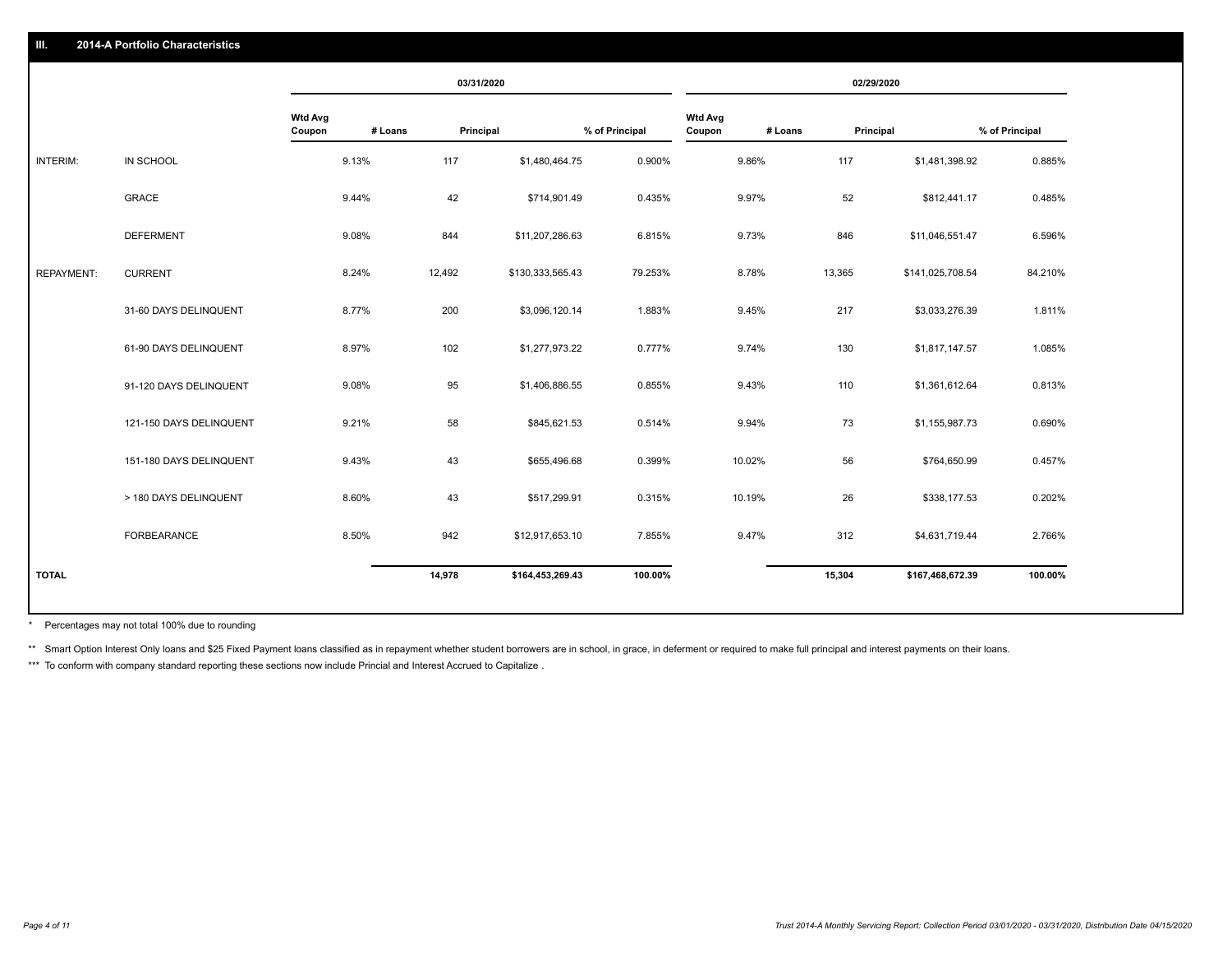|                                                         | 3/31/2020        | 2/29/2020        |
|---------------------------------------------------------|------------------|------------------|
| Pool Balance                                            | \$164,453,269.43 | \$167,468,672.39 |
| Total # Loans                                           | 14,978           | 15,304           |
| Total # Borrowers                                       | 11,827           | 12,091           |
| Weighted Average Coupon                                 | 8.36%            | 8.92%            |
| Weighted Average Remaining Term                         | 170.63           | 169.66           |
| Percent of Pool - Cosigned                              | 93.6%            | 93.6%            |
| Percent of Pool - Non Cosigned                          | 6.4%             | 6.4%             |
| Borrower Interest Accrued for Period                    | \$1,201,894.28   | \$1,154,106.65   |
| Outstanding Borrower Interest Accrued                   | \$4,374,528.46   | \$4,342,704.85   |
| Gross Principal Realized Loss - Periodic *              | \$101,906.69     | \$245,030.65     |
| Gross Principal Realized Loss - Cumulative *            | \$15,781,437.28  | \$15,679,530.59  |
| Delinquent Principal Purchased by Servicer - Periodic   | \$0.00           | \$0.00           |
| Delinguent Principal Purchased by Servicer - Cumulative | \$0.00           | \$0.00           |
| Recoveries on Realized Losses - Periodic                | \$46,235.48      | \$46,908.40      |
| Recoveries on Realized Losses - Cumulative              | \$1,540,519.05   | \$1,494,283.57   |
| Net Losses - Periodic                                   | \$55,671.21      | \$198,122.25     |
| Net Losses - Cumulative                                 | \$14,240,918.23  | \$14,185,247.02  |
| <b>Cumulative Gross Defaults</b>                        | \$15,781,437.28  | \$15,679,530.59  |
| Change in Gross Defaults                                | \$101,906.69     | \$245,030.65     |
| Non-Cash Principal Activity - Capitalized Interest      | \$302,007.28     | \$404,399.87     |
| Since Issued Total Constant Prepayment Rate (CPR) (1)   | 7.82%            | 7.82%            |
| Loan Substitutions                                      | \$0.00           | \$0.00           |
| <b>Cumulative Loan Substitutions</b>                    | \$0.00           | \$0.00           |
| <b>Unpaid Master Servicing Fees</b>                     | \$0.00           | \$0.00           |
| <b>Unpaid Sub-Servicing Fees</b>                        | \$0.00           | \$0.00           |
| <b>Unpaid Administration Fees</b>                       | \$0.00           | \$0.00           |
| Unpaid Carryover Master Servicing Fees                  | \$0.00           | \$0.00           |
| Unpaid Carryover Sub-Servicing Fees                     | \$0.00           | \$0.00           |
| Note Interest Shortfall                                 | \$0.00           | \$0.00           |

\* In accordance with the Sub-Servicer's current policies and procedures, after September 1, 2017 loans subject to bankruptcy claims generally will not be reported as a charged- off unless and until they are delinquent for

(1) Since Issued Total CPR calculations found in monthly servicing reports issued on or prior to September 15, 2015 originally included loans that were removed from the pool by the sponsor because they became ineligible fo between the cut-off date and settlement date. On October 5, 2015, Since Issued Total CPR calculations were revised to exclude these loans and all prior monthly servicing reports were restated. For additional information, s CPR Methodology' found on page 11 of this report.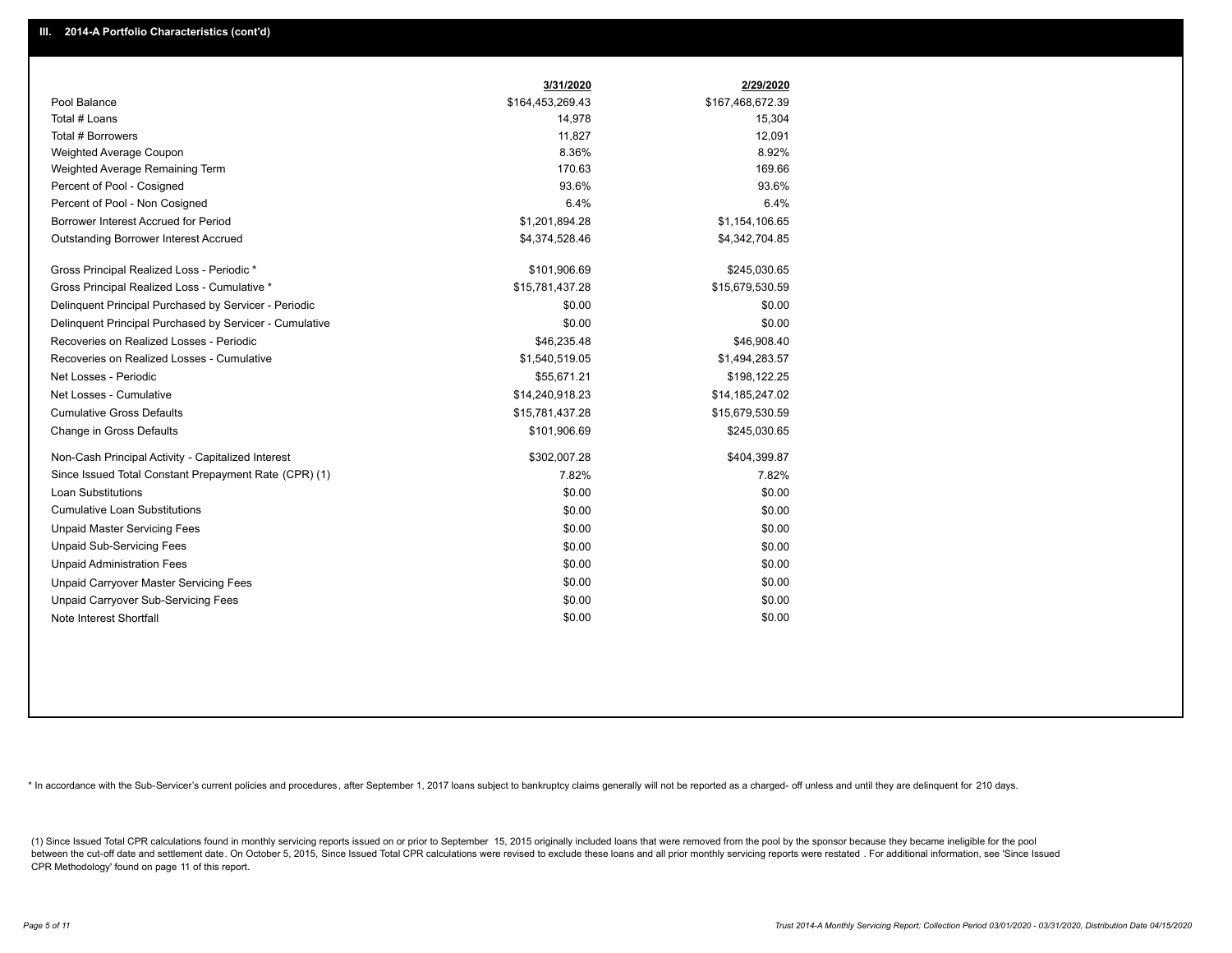## **IV. 2014-A Portfolio Statistics by Loan Program**

|                                                        | Weighted<br><b>Average Coupon</b> | # LOANS | \$ AMOUNT        | $\frac{9}{6}$ * |
|--------------------------------------------------------|-----------------------------------|---------|------------------|-----------------|
| - Smart Option Deferred Loans                          | 8.70%                             | 7,475   | \$83,359,557.57  | 50.689%         |
| - Smart Option Fixed Pay Loans                         | 8.31%                             | 4,321   | \$57,886,353.23  | 35.199%         |
| - Smart Option Interest-Only Loans                     | 7.29%                             | 3,182   | \$23,207,358.63  | 14.112%         |
| Other Loan Programs                                    | 0.00%                             | 0.00    | \$0.00           | 0.000%          |
| <b>Total</b>                                           | 8.36%                             | 14,978  | \$164,453,269.43 | 100.000%        |
| Prime Indexed Loans -- Monthly Reset Adjustable        |                                   |         | \$0.00           |                 |
| Prime Indexed Loans -- Monthly Reset Non-Adjustable    |                                   |         | \$0.00           |                 |
| Prime Indexed Loans -- Quarterly Reset Adjustable      |                                   |         | \$0.00           |                 |
| Prime Indexed Loans -- Quarterly Reset Non-Adjustable  |                                   |         | \$0.00           |                 |
| Prime Indexed Loans -- Annual Reset                    |                                   |         | \$0.00           |                 |
| <b>T-Bill Indexed Loans</b>                            |                                   |         | \$0.00           |                 |
| <b>Fixed Rate Loans</b>                                |                                   |         | \$21,836,680.00  |                 |
| <b>LIBOR Indexed Loans</b>                             |                                   |         | \$142,616,589.43 |                 |
|                                                        |                                   |         |                  |                 |
| * Note: Percentages may not total 100% due to rounding |                                   |         |                  |                 |

To conform with company standard reporting these sections now include Princial and Interest Accrued to Capitalize .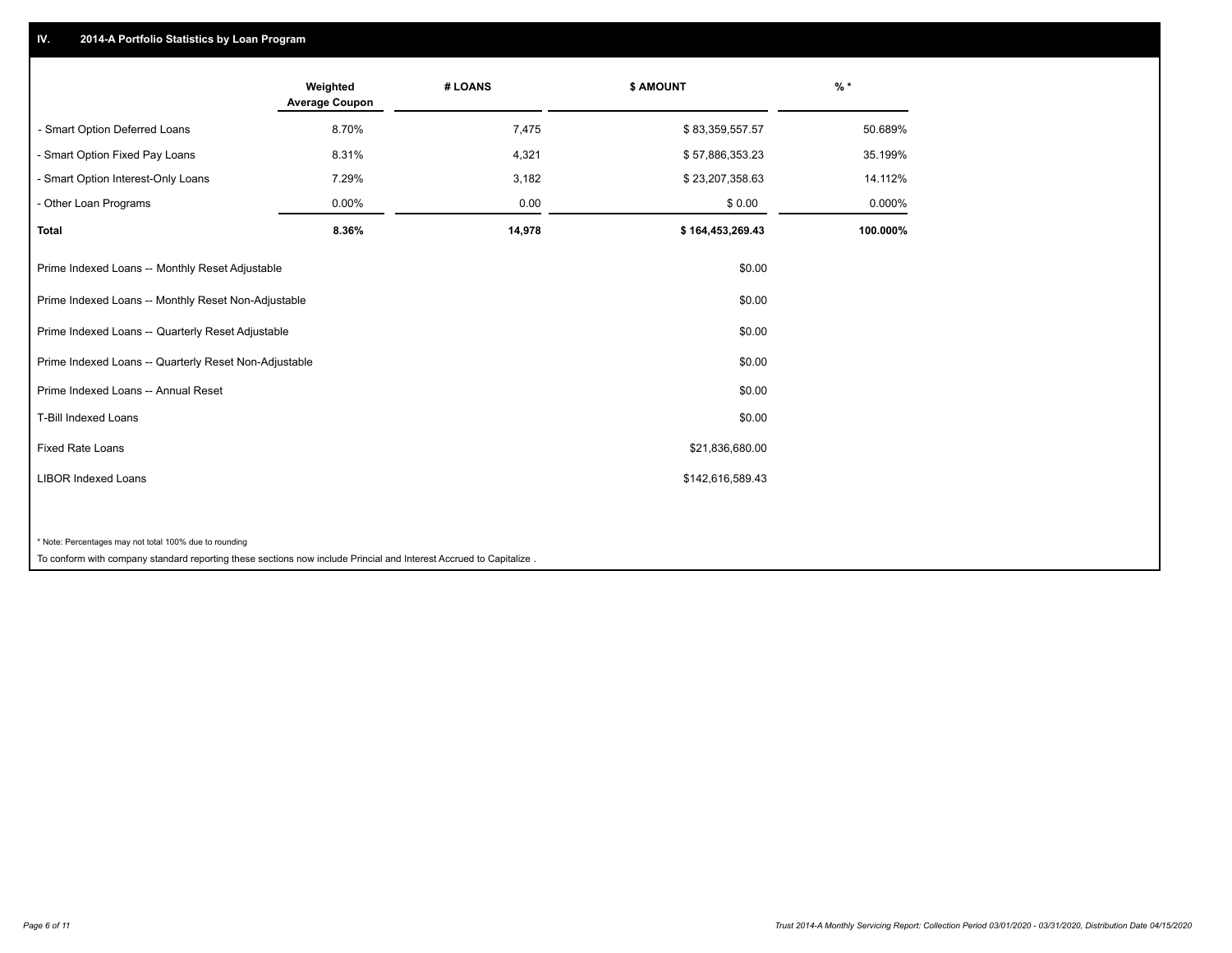| v. | 2014-A Reserve Account and Principal Distribution Calculations                                                                                                                                     |                  |  |
|----|----------------------------------------------------------------------------------------------------------------------------------------------------------------------------------------------------|------------------|--|
| А. | <b>Reserve Account</b>                                                                                                                                                                             |                  |  |
|    | Specified Reserve Account Balance                                                                                                                                                                  | \$958,735.00     |  |
|    | Actual Reserve Account Balance                                                                                                                                                                     | \$958,735.00     |  |
| В. | <b>Principal Distribution Amount</b>                                                                                                                                                               |                  |  |
|    | Class A Notes Outstanding<br>i.                                                                                                                                                                    | \$79,920,609.55  |  |
|    | Pool Balance<br>ii.                                                                                                                                                                                | \$164,453,269.43 |  |
|    | First Priority Principal Distribution Amount (i - ii)<br>iii.                                                                                                                                      | \$0.00           |  |
|    | Class A and B Notes Outstanding<br>iv.                                                                                                                                                             | \$115,920,609.55 |  |
|    | First Priority Principal Distribution Amount<br>v.                                                                                                                                                 | \$0.00           |  |
|    | Pool Balance<br>vi.                                                                                                                                                                                | \$164,453,269.43 |  |
|    | Specified Overcollateralization Amount<br>vii.                                                                                                                                                     | \$49,335,980.83  |  |
|    | viii. Regular Principal Distribution Amount (iv - v) - (vi - vii)                                                                                                                                  | \$803,320.95     |  |
|    |                                                                                                                                                                                                    |                  |  |
|    | Notes Outstanding<br>ix.                                                                                                                                                                           | \$157,920,609.55 |  |
|    | First Priority Principal Distribution Amount<br>х.                                                                                                                                                 | \$0.00           |  |
|    | Regular Principal Distribution Amount<br>xi.                                                                                                                                                       | \$803,320.95     |  |
|    | Available Funds (after payment of waterfall items A through J) *<br>xii.                                                                                                                           | \$2,718,543.75   |  |
|    | xiii. Additional Principal Distribution Amount (min(ix - x - xi, xiii))                                                                                                                            | \$1,359,271.88   |  |
|    | * Represents 50% of value if the principal balance of the notes is greater than 10% of initial principal balance of the notes or the Class A and Class B note are reduced to 0, otherwise the full |                  |  |

value is shown.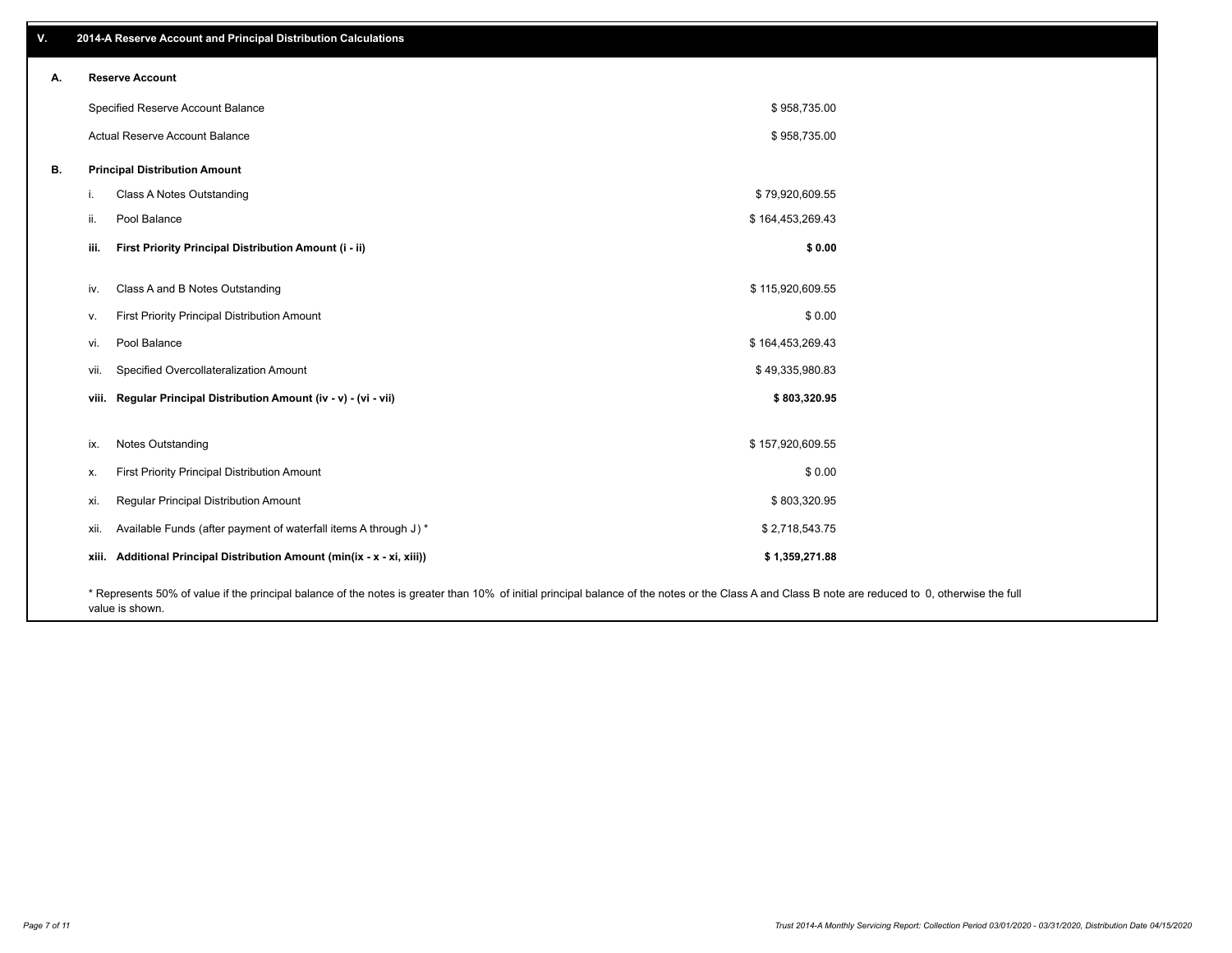|              |                                                                                                                                                                                                     | Paid             | <b>Funds Balance</b> |
|--------------|-----------------------------------------------------------------------------------------------------------------------------------------------------------------------------------------------------|------------------|----------------------|
|              | <b>Total Available Funds</b>                                                                                                                                                                        |                  | \$4,076,948.19       |
| A            | <b>Trustee Fees</b>                                                                                                                                                                                 | \$0.00           | \$4,076,948.19       |
| B            | i. Master Servicing Fees                                                                                                                                                                            | \$6,906.29       | \$4,070,041.90       |
|              | ii. Sub-Servicing Fees                                                                                                                                                                              | \$111,004.98     | \$3,959,036.92       |
| $\mathsf C$  | i. Administration Fees                                                                                                                                                                              | \$6,667.00       | \$3,952,369.92       |
|              | ii. Unreimbursed Administrator Advances plus any Unpaid                                                                                                                                             | \$0.00           | \$3,952,369.92       |
| D            | Class A Noteholders Interest Distribution Amount                                                                                                                                                    | \$153,005.22     | \$3,799,364.70       |
| Е            | <b>First Priority Principal Payment</b>                                                                                                                                                             | \$0.00           | \$3,799,364.70       |
| F            | Class B Noteholders Interest Distribution Amount                                                                                                                                                    | \$120,000.00     | \$3,679,364.70       |
| G            | Class C Noteholders Interest Distribution Amount                                                                                                                                                    | \$157,500.00     | \$3,521,864.70       |
| H            | Reinstatement Reserve Account                                                                                                                                                                       | \$0.00           | \$3,521,864.70       |
| $\mathbf{L}$ | Regular Principal Distribution                                                                                                                                                                      | \$803,320.95     | \$2,718,543.75       |
| J            | i. Carryover Master Servicing Fees                                                                                                                                                                  | \$0.00           | \$2,718,543.75       |
|              | ii. Carryover Sub-servicing Fees                                                                                                                                                                    | \$0.00           | \$2,718,543.75       |
| Κ            | Additional Principal Distribution Amount                                                                                                                                                            | \$1,359,271.88   | \$1,359,271.87       |
| L.           | Unpaid Expenses of Trustee                                                                                                                                                                          | \$0.00           | \$1,359,271.87       |
|              |                                                                                                                                                                                                     |                  |                      |
| м            | Unpaid Expenses of Administrator                                                                                                                                                                    | \$0.00           | \$1,359,271.87       |
| N            | Remaining Funds to the Excess Distribution Certificateholder                                                                                                                                        | \$1,359,271.87   | \$0.00               |
|              | <b>Waterfall Conditions</b>                                                                                                                                                                         |                  |                      |
| А.           | <b>Class C Noteholders' Interest Distribution Condition</b>                                                                                                                                         |                  |                      |
|              | Pool Balance<br>i.                                                                                                                                                                                  | \$164,453,269.43 |                      |
|              | Class A and B Notes Outstanding<br>ii.                                                                                                                                                              | \$115,920,609.55 |                      |
|              | Class C Noteholders' Interest Distribution Ratio (i / ii)<br>iii.                                                                                                                                   | 141.87%          |                      |
|              | Minimum Ratio<br>iv.                                                                                                                                                                                | 110.00%          |                      |
|              | Is the Class C Noteholders' Interest Distribution Condition Satisfied (iii > iv)<br>v.                                                                                                              | Y                |                      |
|              |                                                                                                                                                                                                     |                  |                      |
|              | Note: If the Class C Noteholders' Interest Distribution Condition is satisfied then the amount of interest accrued at the Class C Rate for the Accrual Period is Released on the distribution Date. |                  |                      |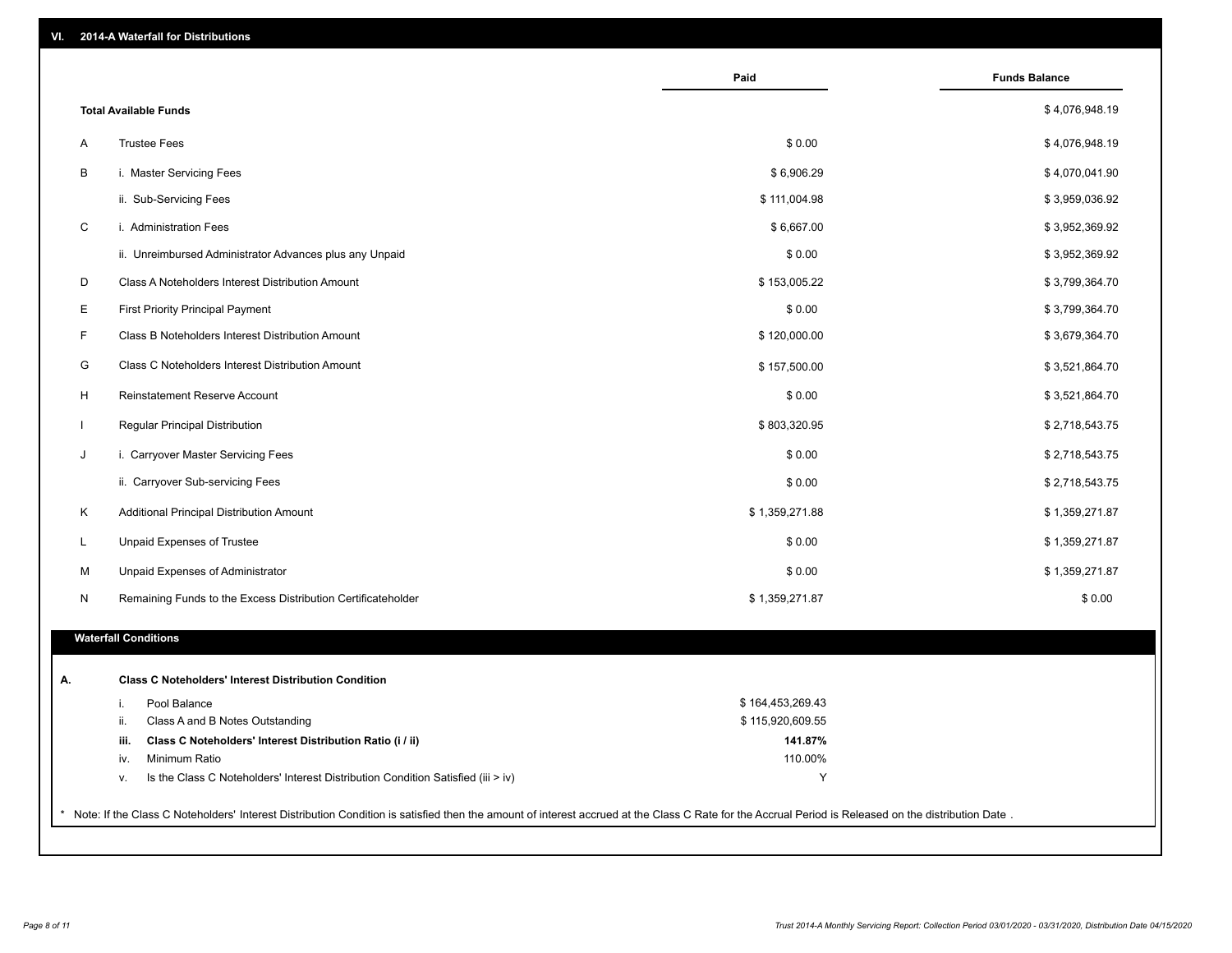| <b>Distribution Amounts</b>                                |                         |                         |                         |
|------------------------------------------------------------|-------------------------|-------------------------|-------------------------|
|                                                            | A <sub>2</sub> A        | A <sub>2</sub> B        | A3                      |
| Cusip/Isin                                                 | 784456AB1               | 784456AC9               | 784456AD7               |
| <b>Beginning Balance</b>                                   | \$14,960,304.77         | \$14,960,304.78         | \$50,000,000.00         |
| Index                                                      | <b>FIXED</b>            | <b>LIBOR</b>            | <b>LIBOR</b>            |
| Spread/Fixed Rate                                          | 3.05%                   | 1.15%                   | 1.50%                   |
| Record Date (Days Prior to Distribution)                   | 1 NEW YORK BUSINESS DAY | 1 NEW YORK BUSINESS DAY | 1 NEW YORK BUSINESS DAY |
| Accrual Period Begin                                       | 3/15/2020               | 3/16/2020               | 3/16/2020               |
| <b>Accrual Period End</b>                                  | 4/15/2020               | 4/15/2020               | 4/15/2020               |
| Daycount Fraction                                          | 0.08333333              | 0.08333333              | 0.08333333              |
| Interest Rate*                                             | 3.05000%                | 1.85463%                | 2.20463%                |
| <b>Accrued Interest Factor</b>                             | 0.002541667             | 0.001545525             | 0.001837192             |
| <b>Current Interest Due</b>                                | \$38,024.11             | \$23,121.53             | \$91,859.58             |
| Interest Shortfall from Prior Period Plus Accrued Interest | $$ -$                   | $\mathsf{\$}$ -         | $\mathsf{\$}$ -         |
| <b>Total Interest Due</b>                                  | \$38,024.11             | \$23,121.53             | \$91,859.58             |
| <b>Interest Paid</b>                                       | \$38,024.11             | \$23,121.53             | \$91,859.58             |
| <b>Interest Shortfall</b>                                  | $$ -$                   | $$ -$                   | $\frac{1}{2}$ -         |
| <b>Principal Paid</b>                                      | \$1,081,296.41          | \$1,081,296.42          | $$ -$                   |
| <b>Ending Principal Balance</b>                            | \$13,879,008.36         | \$13,879,008.36         | \$50,000,000.00         |
| Paydown Factor                                             | 0.015901418             | 0.015901418             | 0.000000000             |
| <b>Ending Balance Factor</b>                               | 0.204103064             | 0.204103064             | 1.000000000             |

\* Pay rates for Current Distribution. For the interest rates applicable to the next distribution date, please see https://www.salliemae.com/about/investors/data/SMBabrate.txt.

**VII. 2014-A Distributions**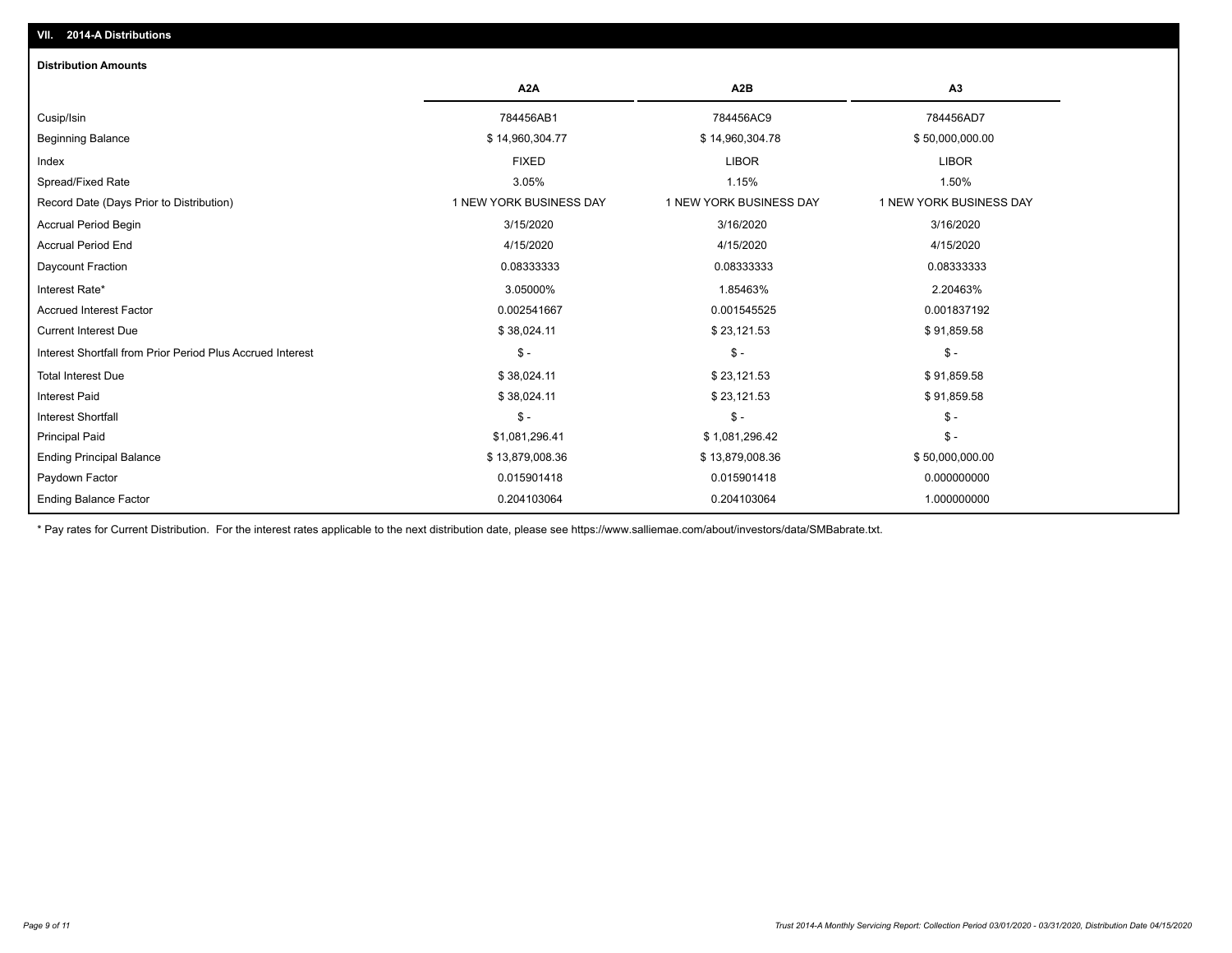| <b>Distribution Amounts</b>                                |                         |                         |
|------------------------------------------------------------|-------------------------|-------------------------|
|                                                            | в                       | С                       |
| Cusip/Isin                                                 | 784456AE5               | 784456AF2               |
| <b>Beginning Balance</b>                                   | \$36,000,000.00         | \$42,000,000.00         |
| Index                                                      | <b>FIXED</b>            | <b>FIXED</b>            |
| Spread/Fixed Rate                                          | 4.00%                   | 4.50%                   |
| Record Date (Days Prior to Distribution)                   | 1 NEW YORK BUSINESS DAY | 1 NEW YORK BUSINESS DAY |
| <b>Accrual Period Begin</b>                                | 3/15/2020               | 3/15/2020               |
| <b>Accrual Period End</b>                                  | 4/15/2020               | 4/15/2020               |
| Daycount Fraction                                          | 0.08333333              | 0.08333333              |
| Interest Rate*                                             | 4.00000%                | 4.50000%                |
| <b>Accrued Interest Factor</b>                             | 0.003333333             | 0.003750000             |
| <b>Current Interest Due</b>                                | \$120,000.00            | \$157,500.00            |
| Interest Shortfall from Prior Period Plus Accrued Interest | $\mathcal{S}$ -         | $\mathsf{\$}$ -         |
| <b>Total Interest Due</b>                                  | \$120,000.00            | \$157,500.00            |
| <b>Interest Paid</b>                                       | \$120,000.00            | \$157,500.00            |
| <b>Interest Shortfall</b>                                  | $\mathcal{S}$ -         | $\frac{1}{2}$           |
| <b>Principal Paid</b>                                      | $\mathsf{\$}$ -         | $\mathsf{\$}$ -         |
| <b>Ending Principal Balance</b>                            | \$36,000,000.00         | \$42,000,000.00         |
| Paydown Factor                                             | 0.000000000             | 0.000000000             |
| <b>Ending Balance Factor</b>                               | 1.000000000             | 1.000000000             |

\* Pay rates for Current Distribution. For the interest rates applicable to the next distribution date, please see https://www.salliemae.com/about/investors/data/SMBabrate.txt.

**VII. 2014-A Distributions**